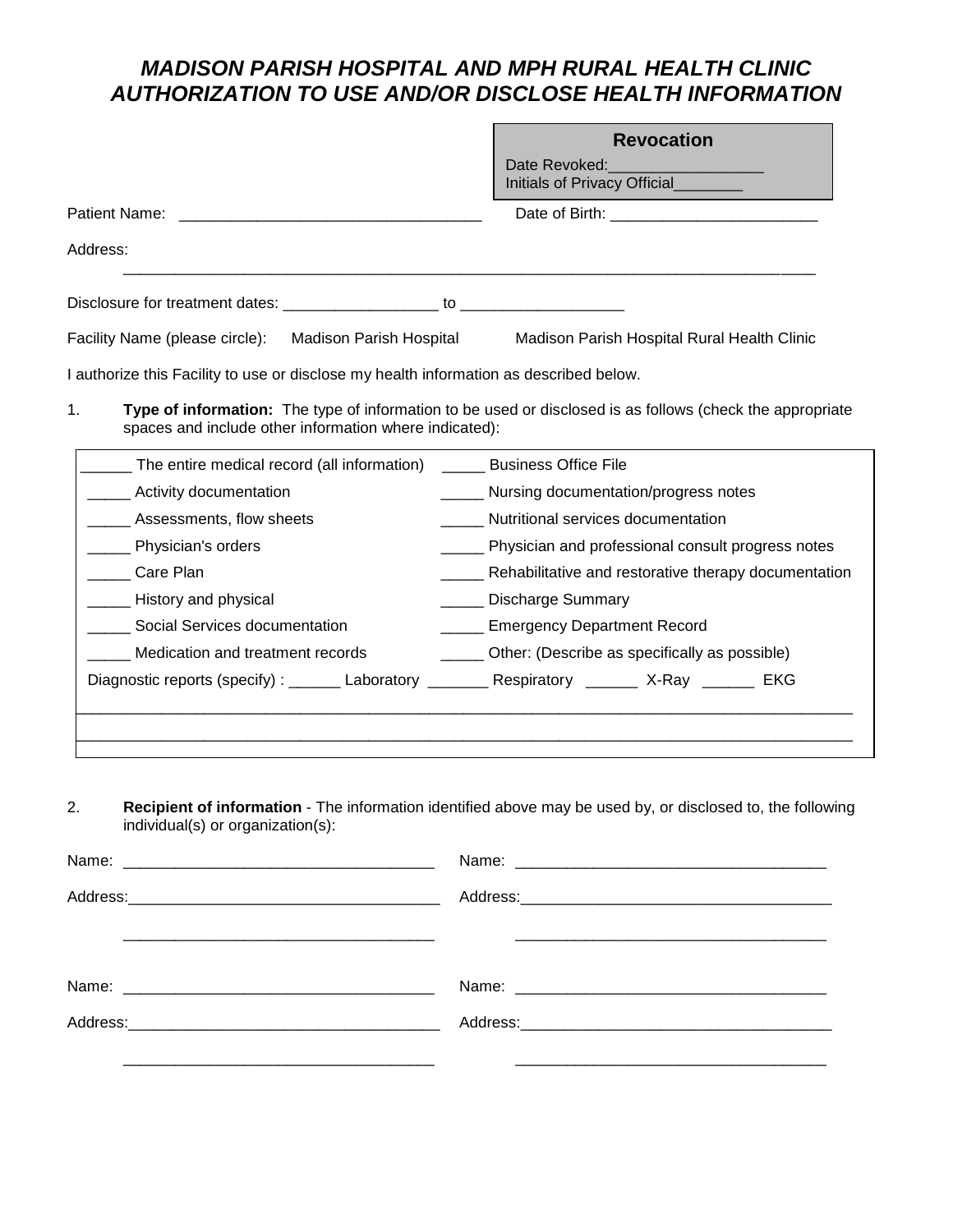#### *AUTHORIZATION TO USE AND/OR DISCLOSE HEALTH INFORMATION -page 2*

3. **Purpose of use/disclosure -** This information described on the previous page will be used for the following purpose(s):

\_\_\_\_ Initiated at the request of the patient.

My personal records

\_\_\_\_ Sharing with other health care providers as needed

\_\_\_\_\_\_ Other (please describe):

Authorization Statements/Signatures:

- 4. I understand that once the above information is disclosed, it may be re-disclosed by the recipient and the HIPAA Privacy Rule may no longer protect the information.
- 5. **For Marketing disclosures only:** *(Check if applicable)* \_\_\_\_\_\_I understand that the Facility will receive compensation related to the use or disclosure of the requested information.
- 6. I understand that I have a right to revoke this authorization at any time. I understand that if I revoke this authorization, I must do so in writing and present my written revocation to a licensed Facility staff member. I understand that the revocation will not apply to information that has already been released in response to this authorization.
- 7. Unless I specify differently, this authorization will expire (insert date or event):

\_\_\_\_\_\_\_\_\_\_\_\_\_\_\_\_\_\_\_\_\_\_\_\_\_\_\_\_\_\_\_\_\_\_\_\_\_\_\_\_\_\_\_\_\_\_\_\_\_\_\_\_\_\_\_\_\_\_\_\_\_\_

8. I understand that the Facility will not condition the provision of treatment or payment on the provision of this authorization.

Signature of Patient or Personal Representative **Date** Date

Print Name

\_\_\_\_\_\_\_\_\_\_\_\_\_\_\_\_\_\_\_\_\_\_\_\_\_\_\_\_\_\_\_\_\_\_\_\_\_\_\_\_\_\_\_\_\_\_\_\_\_\_\_\_\_\_ Personal Representative's Title (e.g., Guardian, Executor of Estate, Health Care Power of Attorney)

\_\_\_\_\_\_\_\_\_\_\_\_\_\_\_\_\_\_\_\_\_\_\_\_\_\_\_\_\_\_\_\_\_\_\_\_\_\_\_\_\_\_\_\_\_\_\_\_\_\_\_\_\_\_

\_\_\_\_\_\_\_\_\_\_\_\_\_\_\_\_\_\_\_\_\_\_\_\_\_\_\_\_\_\_\_\_\_\_\_\_\_\_\_\_\_\_\_\_\_\_\_\_\_\_\_\_\_\_

Witness Signature Date Communications and the Date Date Date Date Date

Print Name



\_\_\_\_\_\_\_\_\_\_\_\_\_\_\_\_\_\_\_\_\_\_\_\_\_\_\_\_\_\_\_\_\_\_\_\_\_\_\_\_\_\_\_\_\_\_\_\_\_\_\_\_\_\_ \_\_\_\_\_\_\_\_\_\_\_\_\_\_\_\_\_\_\_\_\_\_\_\_\_\_\_\_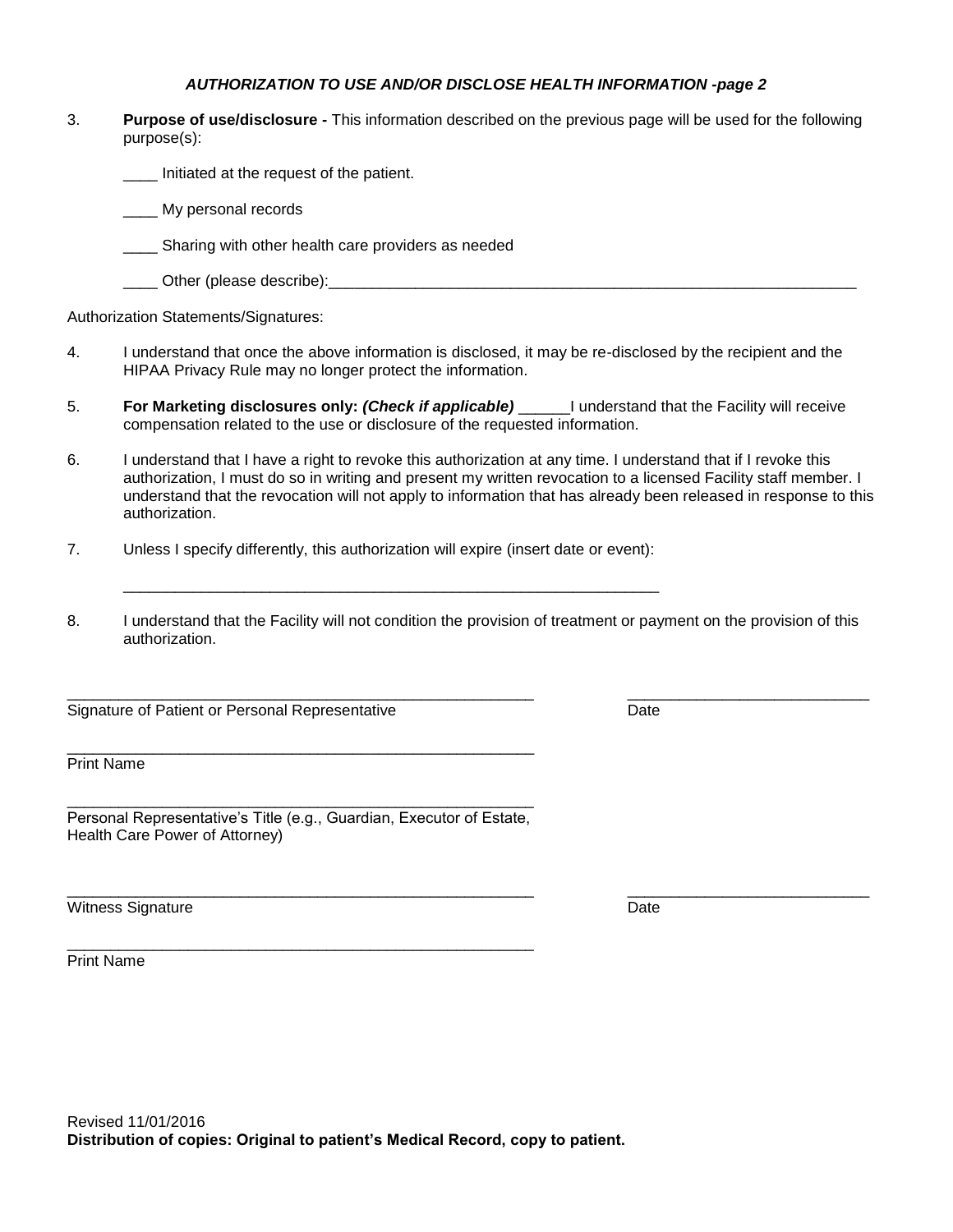# *CHECKLIST FOR VALID AUTHORIZATION*

**Patient Name: \_\_\_\_\_\_\_\_\_\_\_\_\_\_\_\_\_\_\_\_\_\_\_\_\_\_\_\_\_ Medical Record No. \_\_\_\_\_\_\_\_\_\_\_\_\_\_\_\_\_\_\_\_ Date of Birth: Disclosure for treatment dates Disclosure for treatment dates** 

When you receive a request for release of Medical Records containing PHI from any entity other than the patient or the patient's personal representative, and the disclosure is not for purposes of treatment, payment or health care operations or another disclosure required or permitted by the HIPAA Privacy Rule, you may not release those records unless the requestor has provided a valid authorization. Use this checklist to assure that the authorization is valid. **If any one element is missing, the Privacy Rule prohibits you from disclosing the information.** You should contact the requestor and explain why you cannot disclose the information.

The authorization must be written in plain language.

## **All of the following elements must be included in the authorization:**

\_\_\_\_\_A specific and meaningful description of the information to be disclosed.

- \_\_\_\_\_The name or other specific identification of the person (or organization or class of persons) authorized to make the requested disclosure.
- \_\_\_\_\_The name or other specific identification of the person (or organization or class of persons) to whom the information will be disclosed.
- The purpose of the requested disclosure. (If the patient initiates the authorization, the statement "at the request of the patient" is a sufficient description of the purpose).
- An expiration date or an expiration event that relates to the patient or the purpose of the disclosure.
- \_\_\_\_\_Signature of the patient or personal representative and date.
- If signed by personal representative, a description of the representative's authority to act for the patient.

# **Required Statements:**

\_\_\_\_\_A statement that information disclosed pursuant to the authorization may be subject to redisclosure and may no longer be protected by the Privacy Rule.

A statement of the patient's right to revoke the authorization in writing and either,

\_\_\_\_\_A reference to the revocation right and procedures described in the Notice of Privacy Practices;

### **OR**

\_\_\_\_\_A statement about the exceptions to the right to revoke and a description of how the patient may revoke.